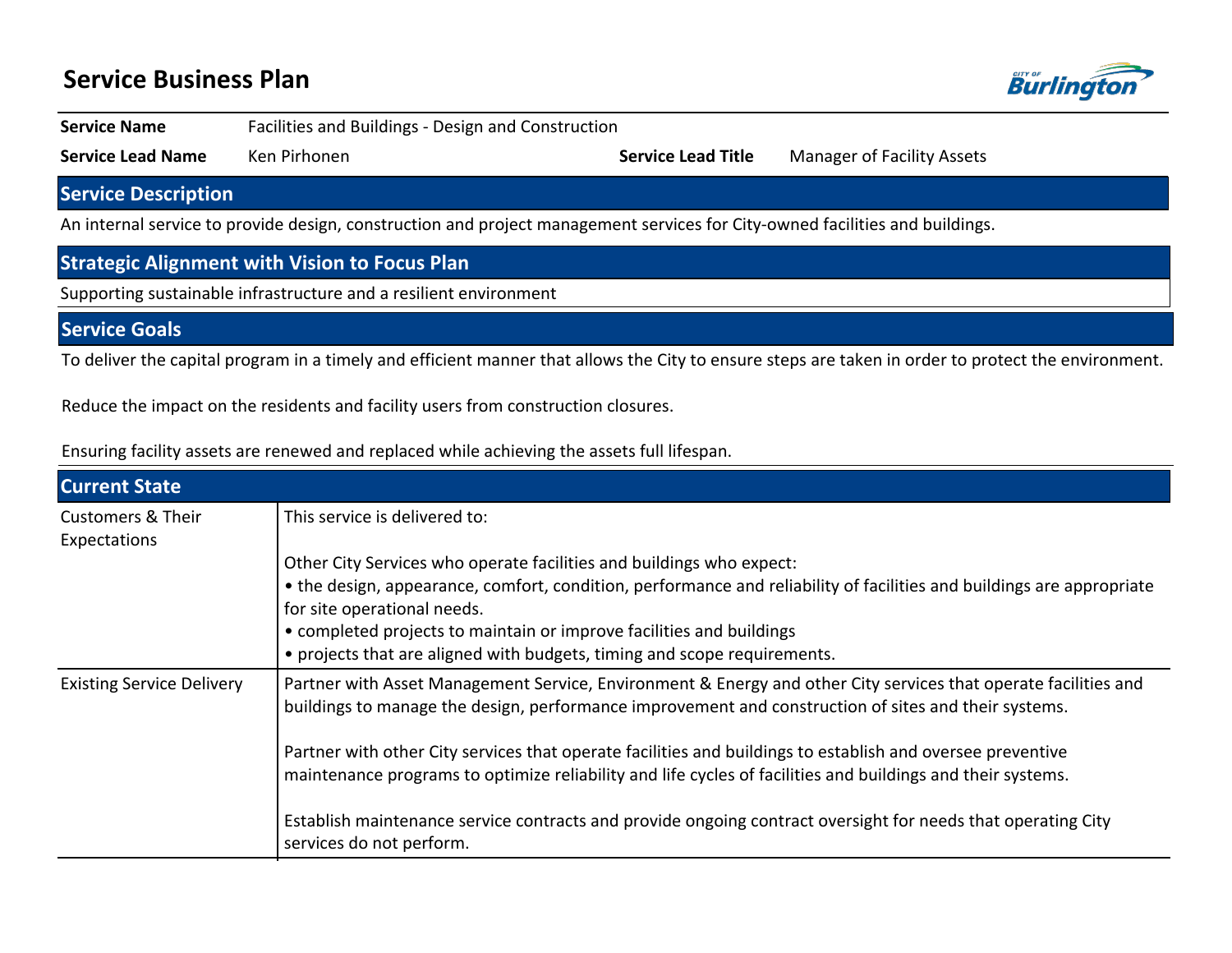| <b>Existing Customer</b><br>Engagement Tools /<br>Methods           | Engage customers in a project charter definition, design stages, tender evaluations, project progress meetings,<br>internal meetings, e-mails, phone discussions, construction progress site meetings to refine and finalize scope,<br>budget and timing of projects. At project end, anticipate completion of customer satisfaction survey.                                                                                                                                                                                                                                                                                                                                                                                                 |  |  |  |  |
|---------------------------------------------------------------------|----------------------------------------------------------------------------------------------------------------------------------------------------------------------------------------------------------------------------------------------------------------------------------------------------------------------------------------------------------------------------------------------------------------------------------------------------------------------------------------------------------------------------------------------------------------------------------------------------------------------------------------------------------------------------------------------------------------------------------------------|--|--|--|--|
| Is this Service Provincially<br>Legislated?                         | Applicable standards come from Ontario Building Code, Technical Standards and Safety Authority,<br>Yes.<br>Conservation Authorities, Ministry of Health, Ministry of the Environment, Region of Halton, Environmental<br>Protection Act, Burlington Hydro, Gas Code, Niagara Escarpment Commission, Operating Engineers Act,<br>Ontario Electrical Code, Municipal By-laws, Leadership in Energy Efficiency Design, Occupational Health and<br>Safety Act, Accessibility for Ontarians with Disabilities Act, Northern Pipeline Act, Ontario Professional<br>Engineers Act, Ontario Architects Act, Ontario Association of Landscape Architects, Green Procurement<br>Policy, Electrical Safety Authority, Ontario Land Surveyors and others |  |  |  |  |
| For this Service are there<br><b>Approved Service</b><br>Standards? | No.                                                                                                                                                                                                                                                                                                                                                                                                                                                                                                                                                                                                                                                                                                                                          |  |  |  |  |

### **Programs**

#### **Recent Continuous Improvement Initiatives**

Digitizing drawings has been completed for major buildings. Surveys for smaller buildings having no drawings continue and will create as built digitized drawings. Organizing and filing digitizing data from new projects is ongoing and continues to improve available information for Facilities and Buildings Design and Construction staff and our customers.

Creating a Project Charter is becoming standard practice for all but small projects. Project Charters are now being developed for projects listed in the 2020 Capital Budget

Consultant/contractor performance evaluations at the end of projects is standard practice for all projects. Evaluations result in reduced current and future risk, improved consultant/contractor performance and easier to manage projects.

Construction end-of-project testing, commissioning, acceptance and turnover continues to improve the ability of operations staff to understand, operate and maintain after takeover.

The Project Work Plan spreadsheet has been expanded for planning 2020 staff project management time requirements and prioritization. It creates weekly time commitments and plans staff capacity and availability for project assignments. It highlights availability and difficult periods that will require adjustments or intervention to keep projects on track. Regular meetings with staff, stakeholders and departments involved are scheduled to update the Work Plan.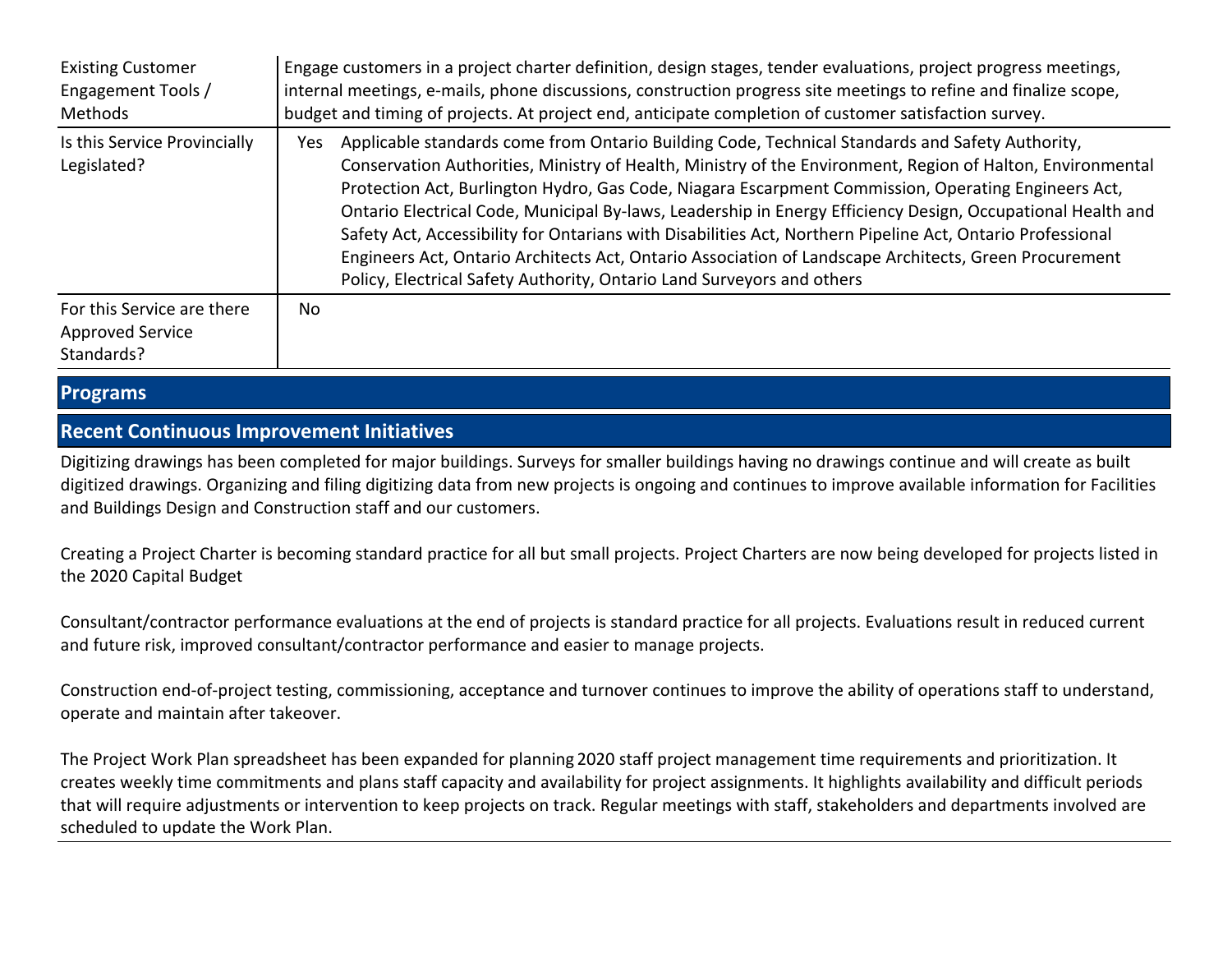# **Environmental Considerations**

Facilities and Buildings - Design and Construction works to reduce environmental impacts in the following ways:

Continue to use technology in meeting rooms for presentations rather than paper handouts.

Use of dual monitors for reviewing documentation and drawings rather than printing

Continue to recycle within the office and with construction projects.

Continue to follow the Green Procurement By-Law.

Design projects with green and sustainable building products.

Establish building system standards for renewal that include carbon reduction strategies.

Design facility parking lots and roof drainage to control the flow of storm water to the storm drainage system.

| <b>Emerging Opportunities and Anticipated Risks</b> |                                                                                                                                                                                                                                                                                                                                                                                                                                                                                                                                                                                                                                                                                                                                                                                                                                                                                                                                                                                                                                                                                                                                                                              |  |  |  |  |
|-----------------------------------------------------|------------------------------------------------------------------------------------------------------------------------------------------------------------------------------------------------------------------------------------------------------------------------------------------------------------------------------------------------------------------------------------------------------------------------------------------------------------------------------------------------------------------------------------------------------------------------------------------------------------------------------------------------------------------------------------------------------------------------------------------------------------------------------------------------------------------------------------------------------------------------------------------------------------------------------------------------------------------------------------------------------------------------------------------------------------------------------------------------------------------------------------------------------------------------------|--|--|--|--|
| <b>Emerging Opportunities</b>                       | List of capable consultants and contractors by skills has been expanded and helps improve the turn around time of<br>smaller projects and time to completion. It helps reduce the 'hidden' cost of extra staff project management time<br>and delays.<br>Changes to the procurement by-law have continued to save time and expense<br>The preventive maintenance program scope has progressively been increased, standardized, coordinated and<br>reported. This is designed to extend building equipment life cycles, improve reliability of buildings as well as<br>optimize operating and long-term capital renewal costs Demand maintenance (small repairs) coordination is now<br>in place and being adopted. A demand work request system is available to facility staff to document, coordinate,<br>prioritize and address issues which is helpful for future reference and estimating end of life of assets and capital<br>budget development.                                                                                                                                                                                                                       |  |  |  |  |
| <b>Anticipated Risks</b>                            | Large projects, such as Skyway Arena, Staff Accommodation Study, Sherwood Park improvement, City Hall HVAC,<br>Mountainside Pool Tank/Slide continue to require significant staff resources and so that some smaller to medium<br>size renewal projects may be difficult to complete. Larger projects had been expected to decline and free up<br>capacity to manage the expected increase in smaller renewal projects.<br>• Unanticipated changes in program user needs or in use of facilities and buildings may require more projects and<br>unexpected re-purposing of resources.<br>• The average age of facilities and building continues to increase. This will result in more capital renewal projects<br>needed to maintain their condition. The increase in projects may require more staff resources and capital renewal<br>funding.<br>. Buildings and their systems are unlikely to meet estimated life cycles and reliability until the preventive<br>maintenance program has been functioning for a few years. This could continue to bring forward some capital<br>renewal requirements and require more staff resources to complete premature replacements. |  |  |  |  |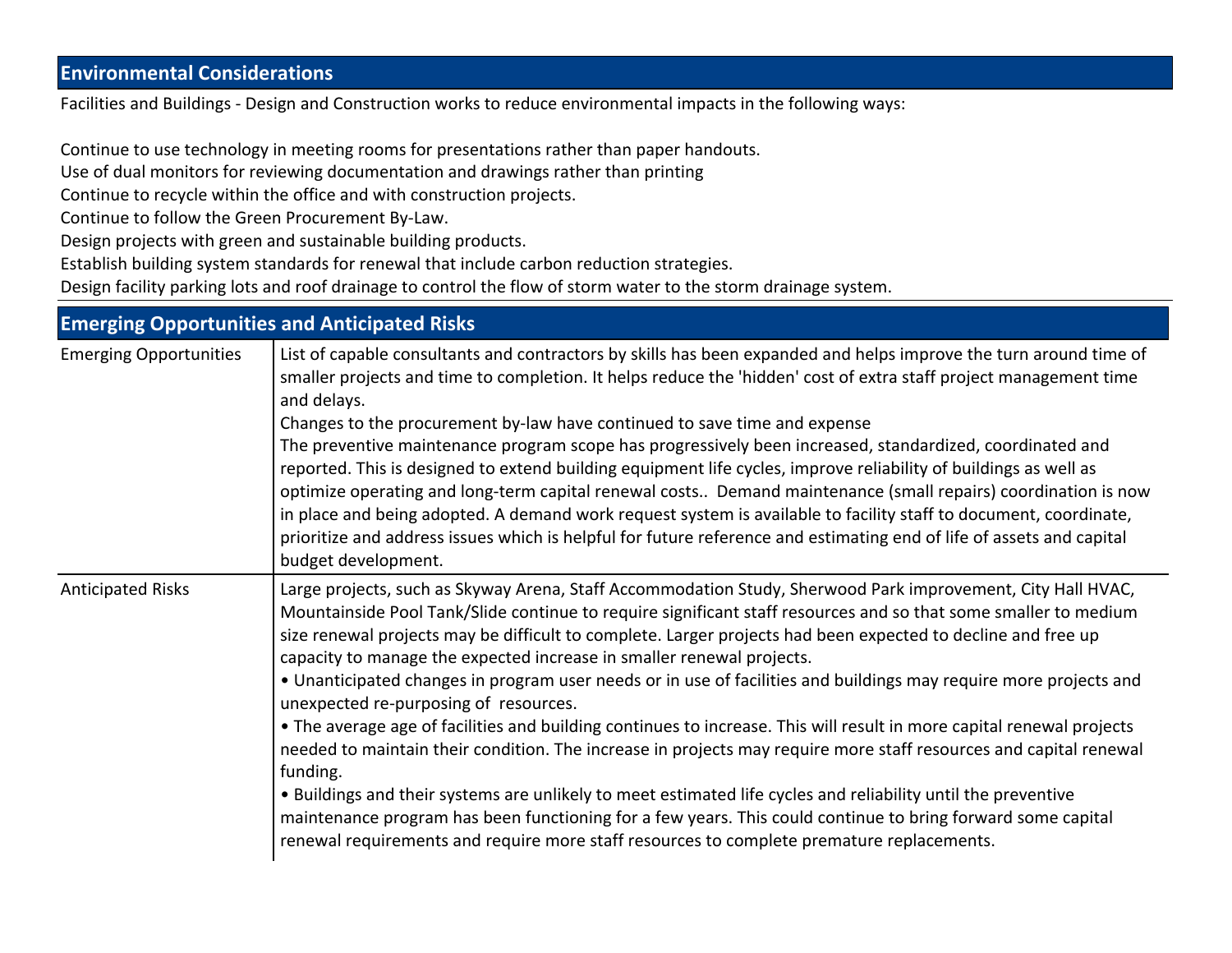|                                                                                                                                                                                                                                                                                                                                | • Low priority facility renewal backlog items will increase due to the need to prioritize carbon reduction strategies<br>and maintain funding guidelines.<br>• Climate change may reduce estimated life cycles and bring forward capital renewal requirements and staff<br>resources needed to complete replacement projects.<br>• Climate change may require major repairs due to extreme weather and require other unplanned retrofits to sites<br>and buildings to improve drainage and maintain integrity of buildings.<br>. Retirements of experienced project management staff will make 2020 a significant transition year. Capacity to<br>deliver projects may be affected since new staff will not likely be as productive until they have more experience.<br>Capturing and recording the knowledge of retiring staff is underway. |                          |  |  |
|--------------------------------------------------------------------------------------------------------------------------------------------------------------------------------------------------------------------------------------------------------------------------------------------------------------------------------|----------------------------------------------------------------------------------------------------------------------------------------------------------------------------------------------------------------------------------------------------------------------------------------------------------------------------------------------------------------------------------------------------------------------------------------------------------------------------------------------------------------------------------------------------------------------------------------------------------------------------------------------------------------------------------------------------------------------------------------------------------------------------------------------------------------------------------------------|--------------------------|--|--|
| <b>Enterprise Risk</b><br>Considerations                                                                                                                                                                                                                                                                                       | Labour Marketing and Workforce - Recruitment, Retention, Attraction, Skills<br>Climate Change - Increasing frequency of severe weather events<br>Technology - Speed of Change<br>Capacity and Volume of Work - CM and BLT Work Plans, Projects, Process Change, Strategic Priorities                                                                                                                                                                                                                                                                                                                                                                                                                                                                                                                                                         |                          |  |  |
| <b>Service Initiatives</b>                                                                                                                                                                                                                                                                                                     |                                                                                                                                                                                                                                                                                                                                                                                                                                                                                                                                                                                                                                                                                                                                                                                                                                              | <b>Target Completion</b> |  |  |
| Continue to work collaboratively with other business services leads to deliver facility projects that meet the needs of<br>the customer and stakeholders.                                                                                                                                                                      |                                                                                                                                                                                                                                                                                                                                                                                                                                                                                                                                                                                                                                                                                                                                                                                                                                              | Dec 2020                 |  |  |
| Working with operations partners, improve the use of demand maintenance and maintenance requests in City-<br>operated facilities and buildings.                                                                                                                                                                                | Dec 2020                                                                                                                                                                                                                                                                                                                                                                                                                                                                                                                                                                                                                                                                                                                                                                                                                                     |                          |  |  |
| The facility and building renewal projects have improved the Facility Condition Index (FCI) for 2019 to 0.102. As<br>Dec 2020<br>capital renewal work continues in 2020 the FCI is expected to remain stable and then improve slightly in subsequent<br>years as long as capital renewal funding continues at required amounts |                                                                                                                                                                                                                                                                                                                                                                                                                                                                                                                                                                                                                                                                                                                                                                                                                                              |                          |  |  |
| Implement increased scope and amount of service contracts to support staff-delivered maintenance and provide<br>more standardized service levels                                                                                                                                                                               | Dec 2020                                                                                                                                                                                                                                                                                                                                                                                                                                                                                                                                                                                                                                                                                                                                                                                                                                     |                          |  |  |
|                                                                                                                                                                                                                                                                                                                                |                                                                                                                                                                                                                                                                                                                                                                                                                                                                                                                                                                                                                                                                                                                                                                                                                                              |                          |  |  |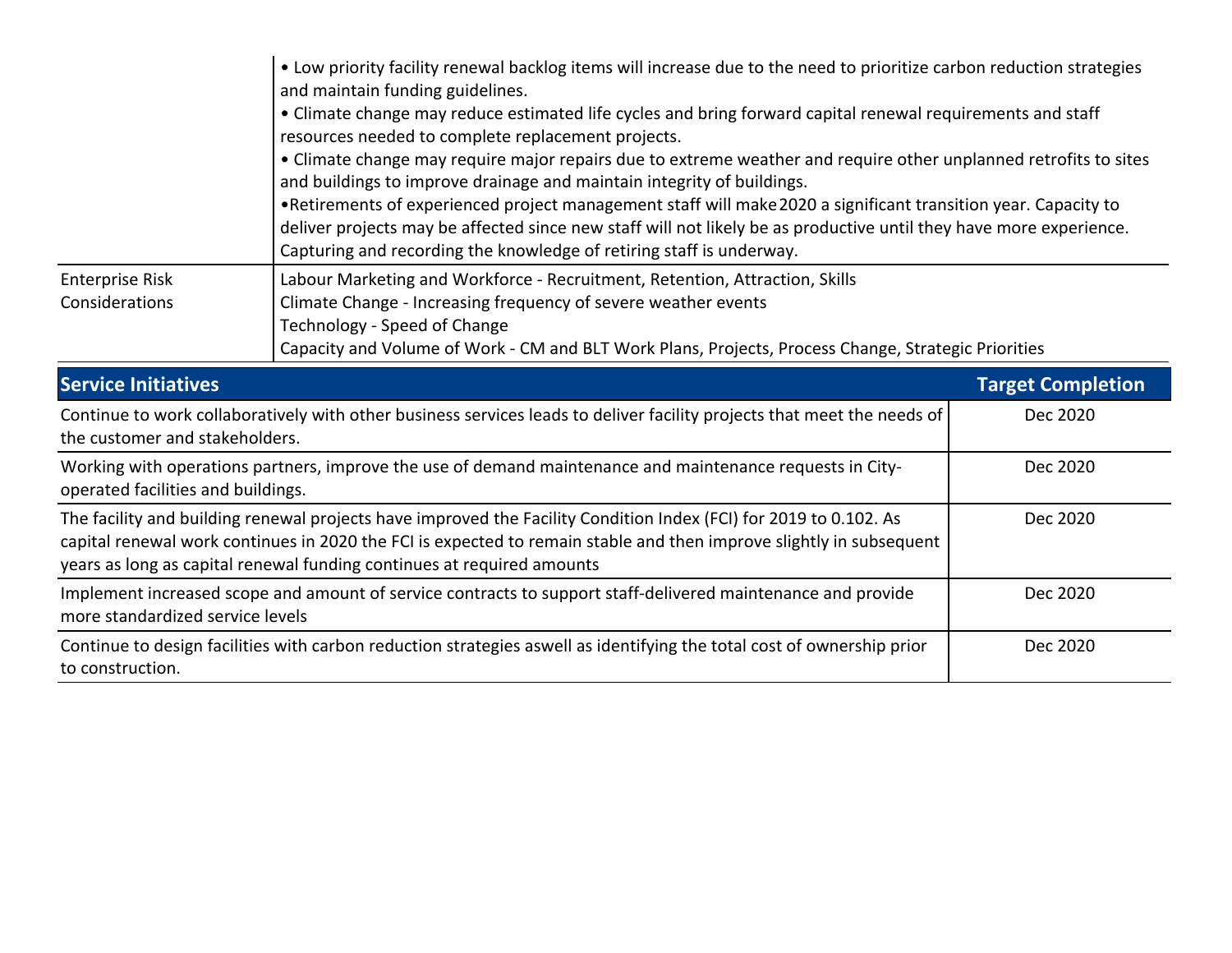# **MEASURING SUCCESS**

#### **How much did we do?**

| Performance                                                                                                        | 2015           | 2016   | 2017   | 2018   | 2019            | 2020     | 2021            | 2022     |
|--------------------------------------------------------------------------------------------------------------------|----------------|--------|--------|--------|-----------------|----------|-----------------|----------|
| <b>Measurement</b>                                                                                                 | Actual         | Actual | Actual | Actual | <b>Forecast</b> | Forecast | <b>Forecast</b> | Forecast |
| Replacement value of City<br>owned/operated facilities<br>(excludes new sites under<br>construction) (\$ millions) | \$331          | \$553  | \$553  | \$560  | \$577           | \$594    | \$612           | \$613    |
| Number of major projects                                                                                           | $\overline{7}$ | 9      | 8      | 10     | 5               | 5        | 5               | 6        |
| Value of major projects (\$<br>millions)                                                                           | \$19.0         | \$19.9 | \$18.2 | \$21.4 | \$18.9          | \$14.0   | \$12.0          | \$13.0   |
| Number of minor renewal<br>projects managed                                                                        | 93             | 104    | 134    | 111    | 120             | 120      | 120             | 121      |
| Value of minor renewal<br>projects managed (\$<br>millions)                                                        | \$3.6          | \$3.7  | \$3.4  | \$2.6  | \$3.1           | \$4.2    | \$4.4           | \$5.4    |
| Number of service<br>contracts managed                                                                             | $\overline{7}$ | 8      | 8      | 10     | 11              | 11       | 11              | 11       |
| Total site applications of<br>service contracts                                                                    | 173            | 273    | 320    | 395    | 436             | 436      | 436             | 436      |
| Value of service contracts<br>managed (\$ millions)                                                                | \$0.63         | \$0.78 | \$0.81 | \$0.78 | \$0.85          | \$0.90   | \$0.92          | \$1.92   |
| Value of approved capital<br>renewal (\$ millions)                                                                 | \$3.80         | \$5.10 | \$3.40 | \$5.86 | \$4.80          | \$5.00   | \$5.20          | \$5.20   |
| Value of capital renewal<br>spent (\$ millions)                                                                    | \$5.50         | \$4.70 | \$3.80 | \$6.20 | \$5.70          | \$4.40   | \$4.80          | \$4.80   |

#### **How well did we do it?**